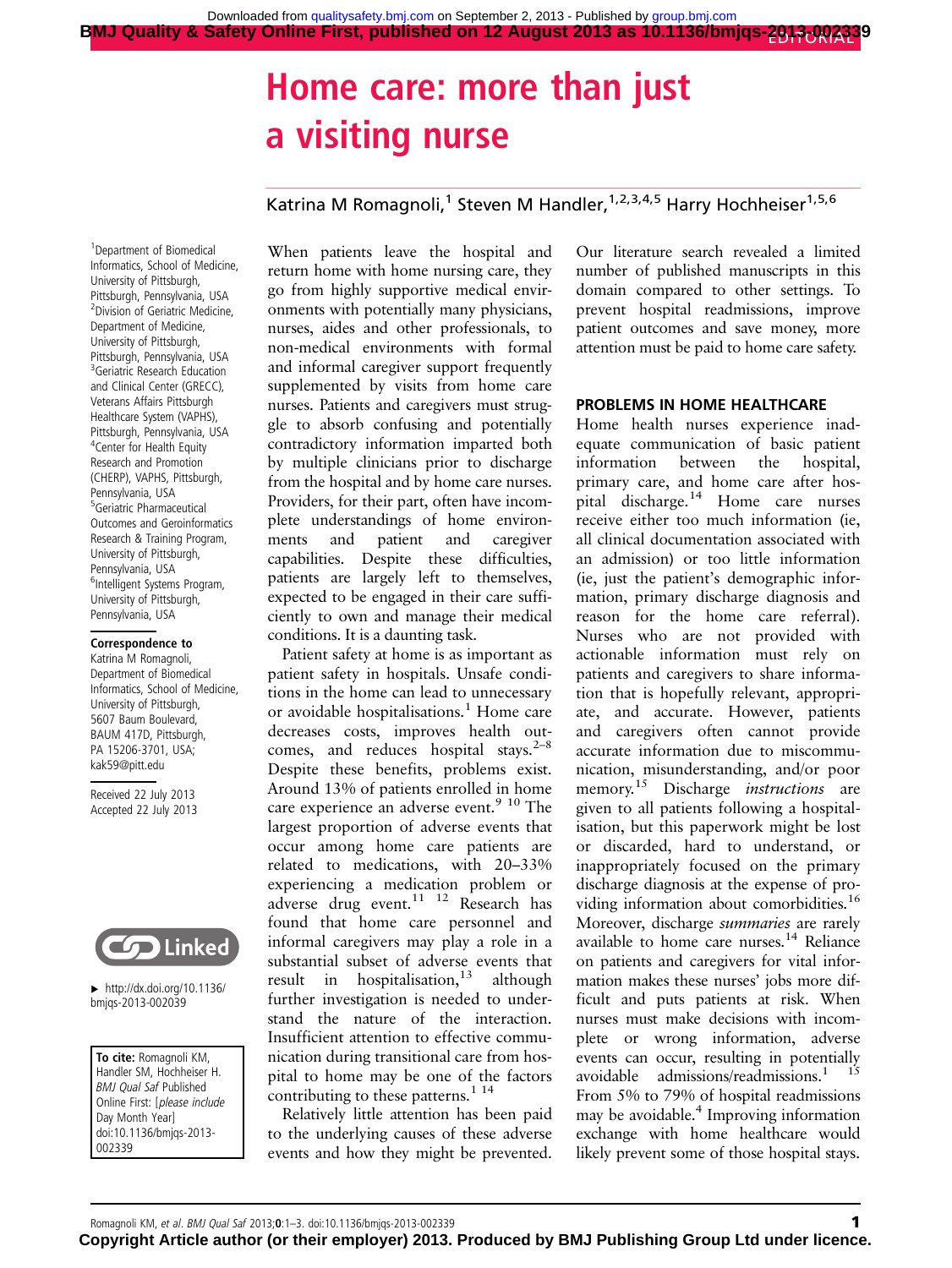## Editorial

Since most care providers never enter a patient's home, they have inadequate understandings of the home care environments and the general requirements of patients, caregivers and nurses. Hospitals discharging patients, and physicians continuing to care for them postdischarge frequently do not know what the caregivers and home care nurses need to support the patient. Home care nurses usually know these things, and they would like to see improvements in care transitions, communication and interventions.17 Physicians caring for hospitalised patients are generally not in communication with home care nurses, sharing information about what happened during the hospital stay, or what was said during a follow-up visit. Conversely, home care nurses might not be able to share information about patient progress and risks with primary care physicians. Generally, none of this communication is automated or standardised, and communication of this information relies heavily on the patient and caregivers.14 There are standards available, such as the Continuity of Care Document (CCD), to share important information during care transitions.<sup>18</sup> In the USA, home care agencies are required to use the OASIS-C document to share data.19 However, information sharing with home care nurses, patients, and caregivers is still lacking. Home care nurses would like to change this situation, but they need participation from physicians, hospitals, and healthcare systems. Better data might help convince these stakeholders of the need for change.

Blais *et al*<sup>20</sup> provide evidence that argues for action. In a large, national, retrospective study of Canadian home care adverse events, they found an overall adverse event rate of 4.2%, with 56% of events deemed preventable. Falls, wound infections, psychosocial, behavioural or mental health problems, and medication errors were among the most frequent causes of adverse events. Over 90% of these adverse events were associated with higher use of health care resources, 68.8% with disability and 7.5% with death. They also found that patients contribute to 48.4% of adverse events, caregivers contribute to 20.4%, and health care personal contribute to 46.2%.

These results support our argument that better communication among clinicians, caregivers and patients can avoid adverse events and improve the safety of home care. In our recent study, home care nurses identified a number of frequent, high-impact information and communication needs experienced by patients that have received minimal attention in the literature.<sup>14</sup> These include information about medication regimens, details about the severity of the patient's condition, information about hospital discharge, non-medication care regimens such as wound care or home safety, the extent of necessary care at home, and which providers are best suited for that care. For instance, nurses told us that patients and caregivers often do not know how to properly care for wounds, follow medication regimens correctly,

manage durable medical equipment, or keep their houses free of hazards. These are just a few examples of how patient and caregiver actions can lead to problems at home. Improved communication and education about these high-risk problems for patients could address the most dangerous home care safety issues.

# POSSIBLE SOLUTIONS

Healthcare systems, clinicians, and researchers need to better engage home care nurses to understand their workflow, their information needs, their patients, and their work environments. In our experience, home care nurses are willing and enthusiastic participants who are eager to improve their patients' care. Researchers will find this a ripe field of study, particularly in terms of the development of new interventions designed to improve the quality and safety of healthcare that patients receive in the home through better patient engagement strategies. For instance, hospitals often have standard discharge instructions that are provided to the patient and perhaps to the primary care physician that summarise what happened in the hospital, new treatments, or medications and other important information. Project RED (the REengineered Discharge program) provides patients and their physicians with individualised instruction booklets and other materials at discharge.<sup>21</sup> These interventions were associated with a decrease in the rate of hospital readmission. Including home care nurses in that information exchange, where applicable, is a simple intervention. Another possible solution involves the development of improved protocols for reporting adverse events that occur in the home, and using this information to determine better prevention strategies.<sup>20</sup> If adverse events are poorly recorded and monitored, little hope exists in learning the patterns of these events in the home, let alone preventing them in the future. Finally, home care providers, hospitals and physicians need to engage caregivers at a greater rate. Sick, elderly patients are likely to rely heavily on caregivers, who often contribute to adverse events because of lack of appropriate information.<sup>13</sup> Developing interventions to improve caregiver communication and training in the proper care of the patient might minimise the risk caregivers introduce. Other solutions include telehealth interventions, such as phone calls to the patient by the home care nurse between visits,  $2^{1}$   $2^{2}$ remote physiologic monitoring, medication delivery units, and information portals providing patients, caregivers, and clinicians with consistent information.

Improvements in information sharing and communication among all clinicians and caregivers will not solve all problems in home care, nor prevent all adverse events. However, some of these changes are relatively inexpensive and easy to implement, and ought to be considered by researchers and health systems as an initial intervention. Home care nurses provide a valuable service to their patients by helping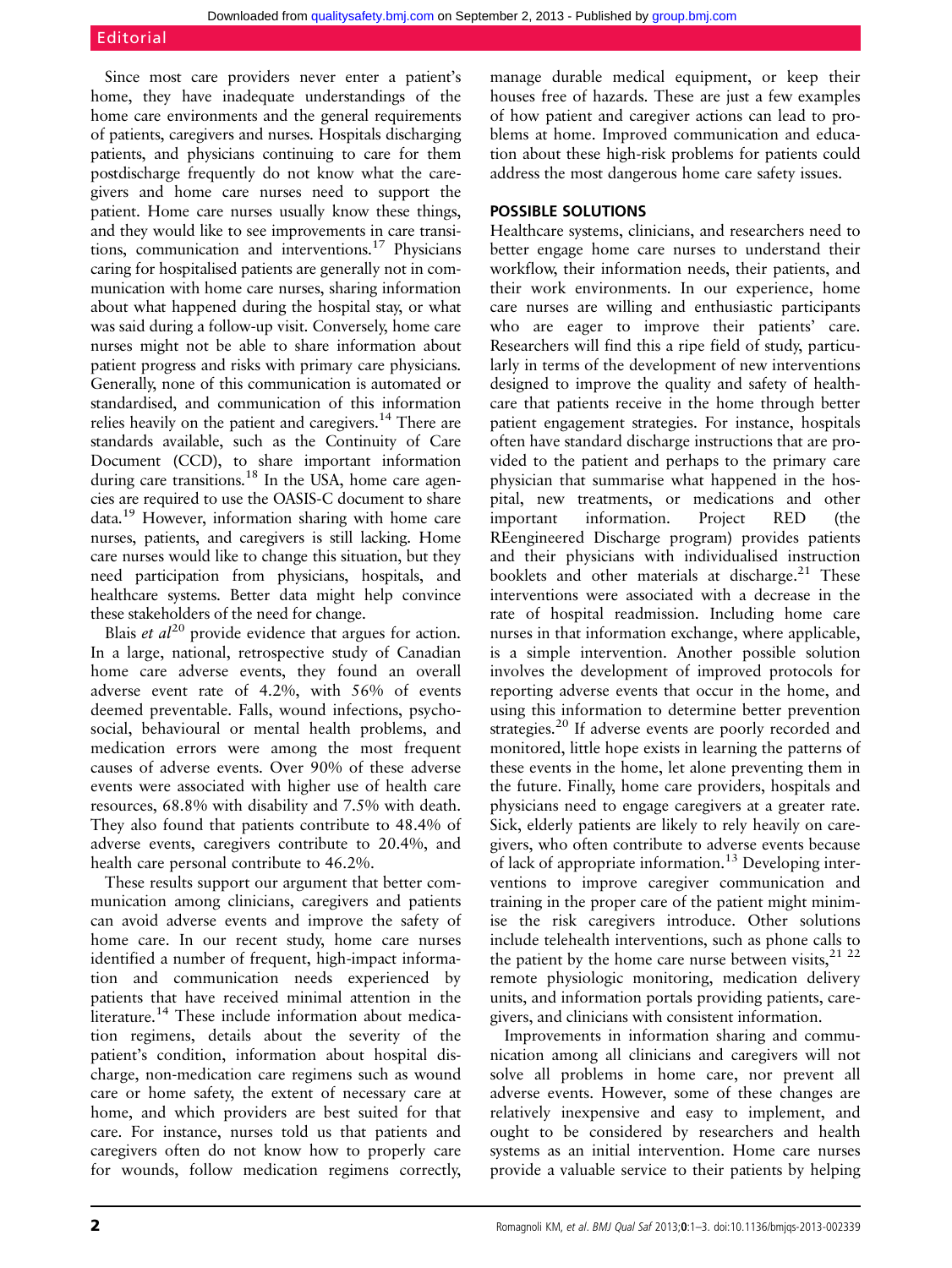them stay healthier, reducing costs, and helping them avoid hospitals and long-term care facilities. $2^{-8}$ Approaches that do not consider the input of these critical yet underappreciated healthcare providers run the risk of missing valuable opportunities to reduce adverse events and improve care received at home. The experience and expertise of home care nurses have the potential to guide substantial improvements in patient safety and care at a relatively low cost. Ignoring them is not just foolish, but dangerous.

Funding This work was supported by the NLM Fellowship 5 T15 LM007059-24, Agency for Healthcare Research and Quality (R01HS018721) and National Institute of Aging grants (R01AG027017; P30AG024827; K07AG033174).

#### Competing interests None.

Contributors All authors contributed equally to this paper.

Provenance and peer review This was an invited editorial; internally peer reviewed.

## REFERENCES

- 1 Coleman EA. Falling through the cracks: challenges and opportunities for improving transitional care for persons with continuous complex care needs. J Am Geriatr Soc 2003;51:549–55.
- 2 Mamolen NL, Brenner PS. The impact of a burn wound education program and implementation of a clinical pathway on patient outcomes. J Burn Care Rehabil 2000;21:440–5; discussion 439.
- 3 Leff B, Burton L, Mader SL, et al. Comparison of functional outcomes associated with hospital at home care and traditional acute hospital care. J Am Geriatr Soc 2009;57:273–8.
- 4 Hughes SL, Ulasevich A, Weaver FM, et al. Impact of home care on hospital days: a meta analysis. Health Serv Res 1997;32:415–32.
- 5 Elkan R, Kendrick D, Dewey M, et al. Effectiveness of home based support for older people: systematic review and meta-analysis. BMJ 2001;323:719–25.
- 6 Counsell SR, Callahan CM, Clark DO, et al. Geriatric care management for low-income seniors: a randomized controlled trial. JAMA 2007;298:2623–33.
- 7 Beales JL, Edes T. Veteran's Affairs Home Based Primary Care. Clin Geriatr Med 2009;25:149–54, viii–ix.
- 8 Barrett DL, Secic M, Borowske D. The Gatekeeper Program: proactive identification and case management of at-risk older

adults prevents nursing home placement, saving healthcare dollars program evaluation. Home Healthc Nurse 2010;28:191–7.

- 9 Madigan EA. A description of adverse events in home healthcare. Home Healthc Nurse 2007;25:191-7.
- 10 Sears N, Baker GR, Barnsley J, et al. The incidence of adverse events among home care patients. Int J Qual Health Care 2013;25:16–28.
- 11 Gray SL, Mahoney JE, Blough DK. Adverse drug events in elderly patients receiving home health services following hospital discharge. Ann Pharmacother 1999;33:1147–53.
- 12 Meredith S, Feldman PH, Frey D, et al. Possible medication errors in home healthcare patients. J Am Geriatr Soc 2001;49:719–24.
- 13 Johnson KG. Adverse events among Winnipeg Home Care clients. Healthc Q 2006;9, Special Issue:127–34.
- 14 Romagnoli KM, Handler SM, Ligons FM, et al. Home-care nurses' perceptions of unmet information needs and communication difficulties of older patients in the immediate post-hospital discharge period. BMJ Qual Saf 2013;22: 324–32.
- 15 Van Walraven C, Bennett C, Jennings A, et al. Proportion of hospital readmissions deemed avoidable: a systematic review. CMAJ 2011;183:E391–402.
- 16 Fagermoen MS, Hamilton G. Patient information at discharge a study of a combined approach. Patient Educ Couns 2006;63:169–76.
- 17 Smith SB, Alexander JW. Nursing perception of patient transitions from hospitals to home with home health. Prof Case Manag 2012;17:175–85.
- 18 Murphy LS, Wilson ML, Newhouse RP. Improving care transitions through meaningful use stage 2: continuity of care document. J Nurs Adm 2013;43:62–5.
- 19 Ferranti JM, Musser RC, Kawamoto K, et al. The clinical document architecture and the continuity of care record: a critical analysis. J Am Med Inform Assoc 2006;13: 245–52.
- 20 Blais R, Sears N, Doran D, et al. Assessing adverse events among home care clients in three Canadian provinces using chart review. BMJ Qual Saf 2013.
- 21 Jack BW, Chetty VK, Anthony D, et al. A reengineered hospital discharge program to decrease rehospitalization: a randomized trial. Ann Intern Med 2009;150:178–87.
- 22 Coleman EA, Parry C, Chalmers S, et al. The care transitions intervention: results of a randomized controlled trial. Arch Intern Med 2006;166:1822–8.